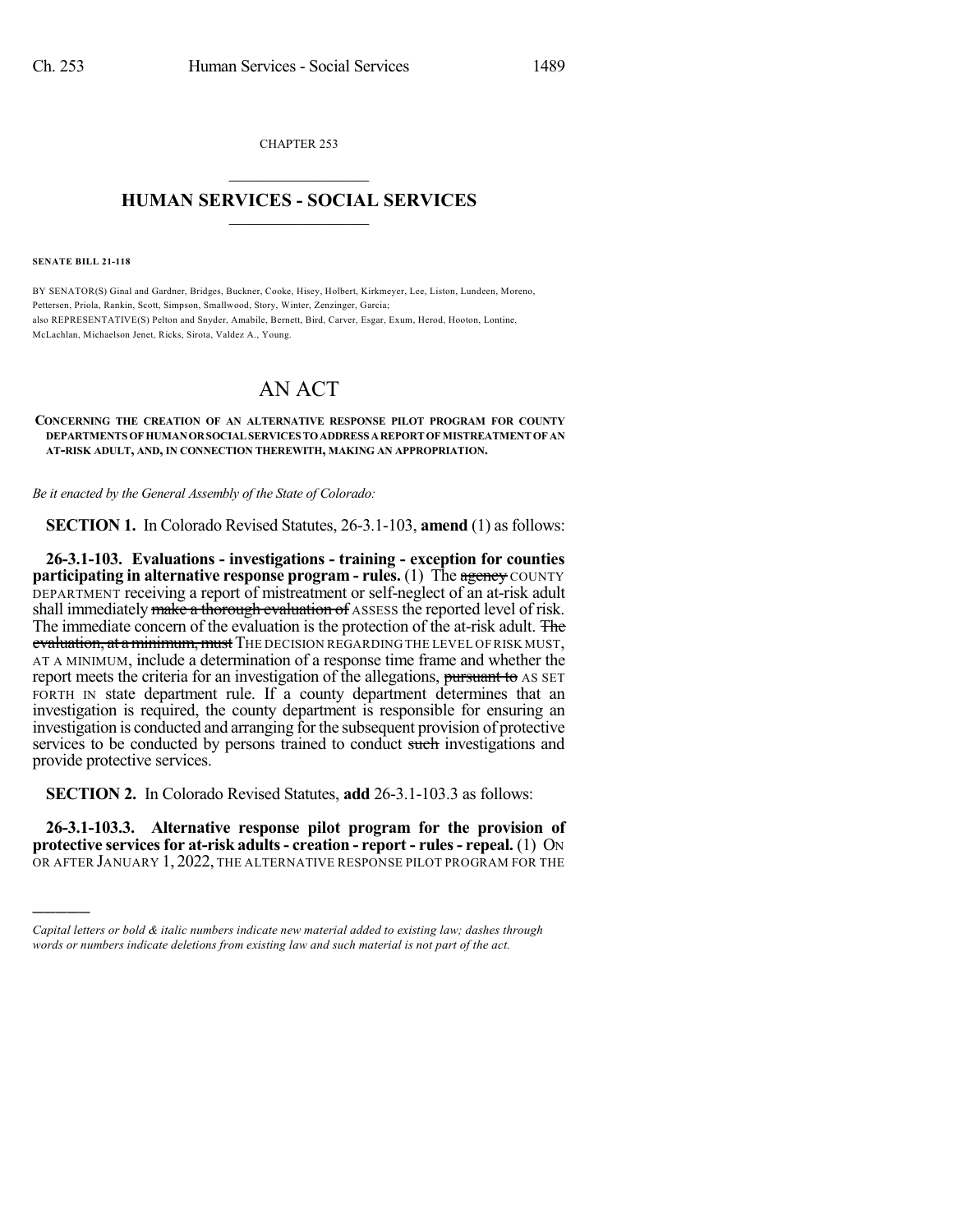PROVISION OF PROTECTIVE SERVICES FOR AT-RISK ADULTS, REFERRED TO IN THIS SECTION AS THE "PILOT", IS CREATED IN THE STATE DEPARTMENT. THE PILOT ALLOWS A COUNTY DEPARTMENT THAT IS PARTICIPATING IN THE PILOT, PURSUANT TO THIS SECTION AND RULES PROMULGATED BY THE STATE DEPARTMENT, TO ADDRESS, THROUGH A SEPARATE PROCESS FROM THAT SET FORTH IN SECTION 26-3.1-103, ANY REPORT,RELATED TO AN AT-RISK ADULT,OF MISTREATMENT OR SELF-NEGLECT THAT WAS INITIALLY ASSESSED BY THE COUNTY DEPARTMENT TO BE LOW RISK,AS DEFINED BY RULE.

(2) THE STATE DEPARTMENT SHALL SELECT A MAXIMUM OF FIFTEEN COUNTY DEPARTMENTS TO PARTICIPATE IN THE PILOT. THE STATE DEPARTMENT IS STRONGLY ENCOURAGED TO INCLUDE COUNTY DEPARTMENTS FROM THROUGHOUT THE STATE, INCLUDING A DIVERSE MIX OF URBAN, SUBURBAN, FRONTIER, AND RURAL.

(3) (a) IF A PARTICIPATING COUNTY DEPARTMENT RECEIVES A REPORT, RELATED TO AN AT-RISK ADULT, OF MISTREATMENT OR SELF-NEGLECT, THAT WAS INITIALLY ASSESSED BY THE COUNTY DEPARTMENT TO BE LOW RISK, AS DEFINED BY RULE OF THE STATE DEPARTMENT, THE PARTICIPATING COUNTY WILL NOT MAKE A FINDING CONCERNING THE ALLEGED MISTREATMENT OR SELF-NEGLECT OF THE AT-RISK ADULT, NOR IS IT REQUIRED TO COMPLETE UNANNOUNCED INITIAL IN-PERSON INTERVIEWS.

(b) IF, UPON FURTHER INVESTIGATION,THE PARTICIPATING COUNTY DEPARTMENT DETERMINES THAT THE RISK LEVEL TO THE AT-RISK ADULT IS, IN FACT, MORE THAN LOW RISK, OR WHEN THE PARTICIPATING COUNTY DEPARTMENT CANNOT FULLY ASSESS, THROUGH THE PILOT PROCESS, THE HEALTH, SAFETY, AND WELFARE OF THE AT-RISK ADULT OR OTHER AT-RISK ADULTS, THE PARTICIPATING COUNTY DEPARTMENT SHALL FOLLOW THE PROCEDURES SET FORTH IN SECTION 26-3.1-103.

(4) THE STATE DEPARTMENT SHALL PROVIDE INITIAL TRAINING AND ONGOING TECHNICAL ASSISTANCE TO THE PARTICIPATING COUNTY DEPARTMENTS UPON IMPLEMENTATION OF THE PILOT. THE STATE DEPARTMENT SHALL ADMINISTER THE PILOT IN ACCORDANCE WITH THE REQUIREMENTS OF THIS SECTION AND ANY RULES PROMULGATED PURSUANT TO THIS SECTION.

(5) THE STATE DEPARTMENT SHALL PROMULGATE RULES FOR THE IMPLEMENTATION OF THIS SECTION. THE RULES MUST INCLUDE, AT A MINIMUM, A DESCRIPTION OF THE RISK LEVELS AND THE PARAMETERS AROUND UNANNOUNCED IN-PERSON INTERVIEWS.

(6) THE STATE DEPARTMENT IS AUTHORIZED TO SEEK,ACCEPT,AND EXPEND GIFTS, GRANTS, OR DONATIONS FROM PRIVATE OR PUBLIC SOURCES FOR THE PURPOSES OF THIS SECTION.

(7) (a) THE STATE DEPARTMENT SHALL CONTRACT WITH A THIRD-PARTY EVALUATOR TO EVALUATE THE PILOT'S SUCCESS OR FAILURE, INCLUDING A CONSIDERATION OF THE PILOT'S EFFECTIVENESS IN ACHIEVING OUTCOMES OVER A TWO-YEAR PERIOD.

(b) AS NECESSARY TO CONDUCT THE EVALUATION AND COMPLETE THE REPORTS REQUIRED PURSUANT TO THIS SUBSECTION (7), EACH PARTICIPATING COUNTY